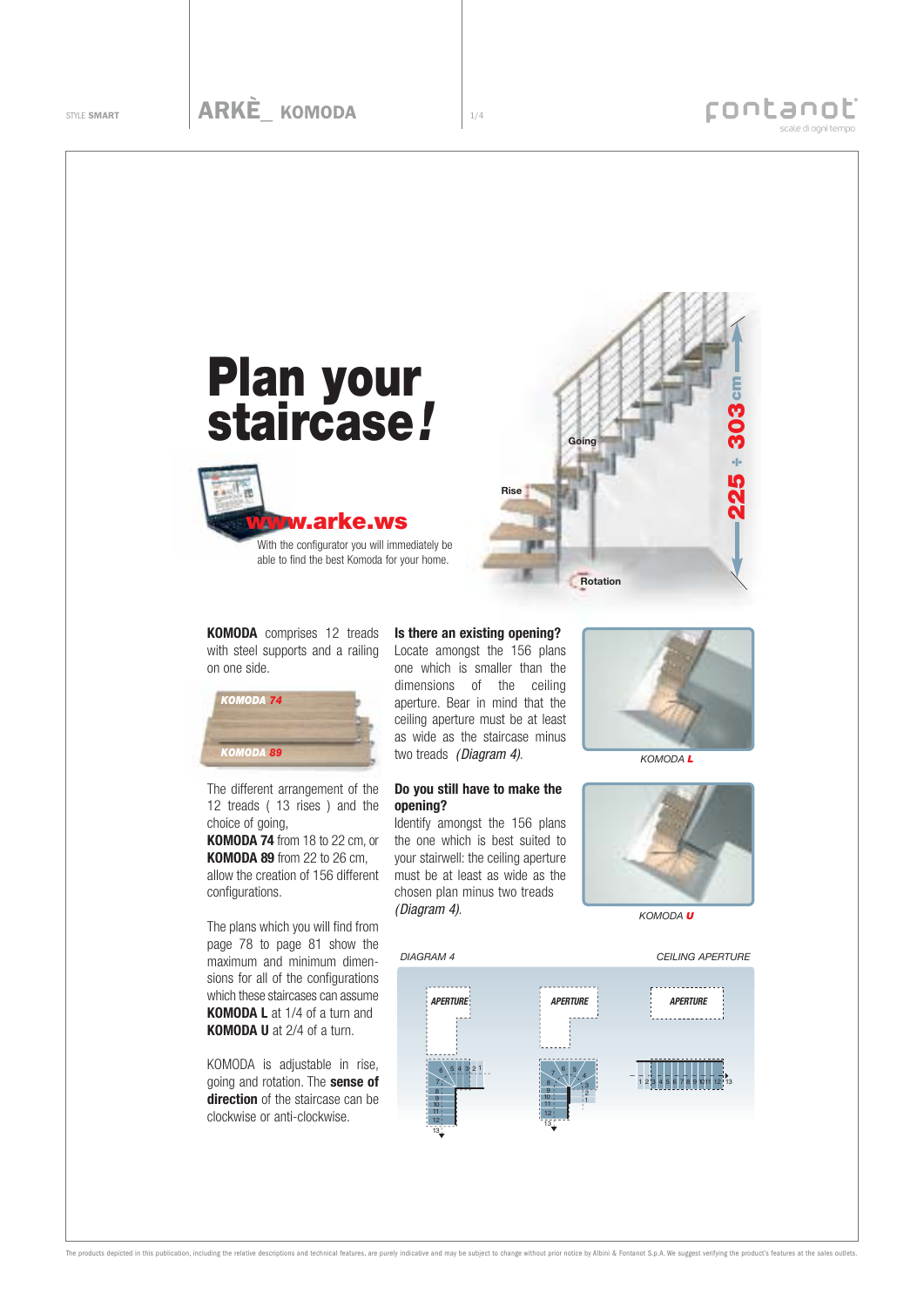

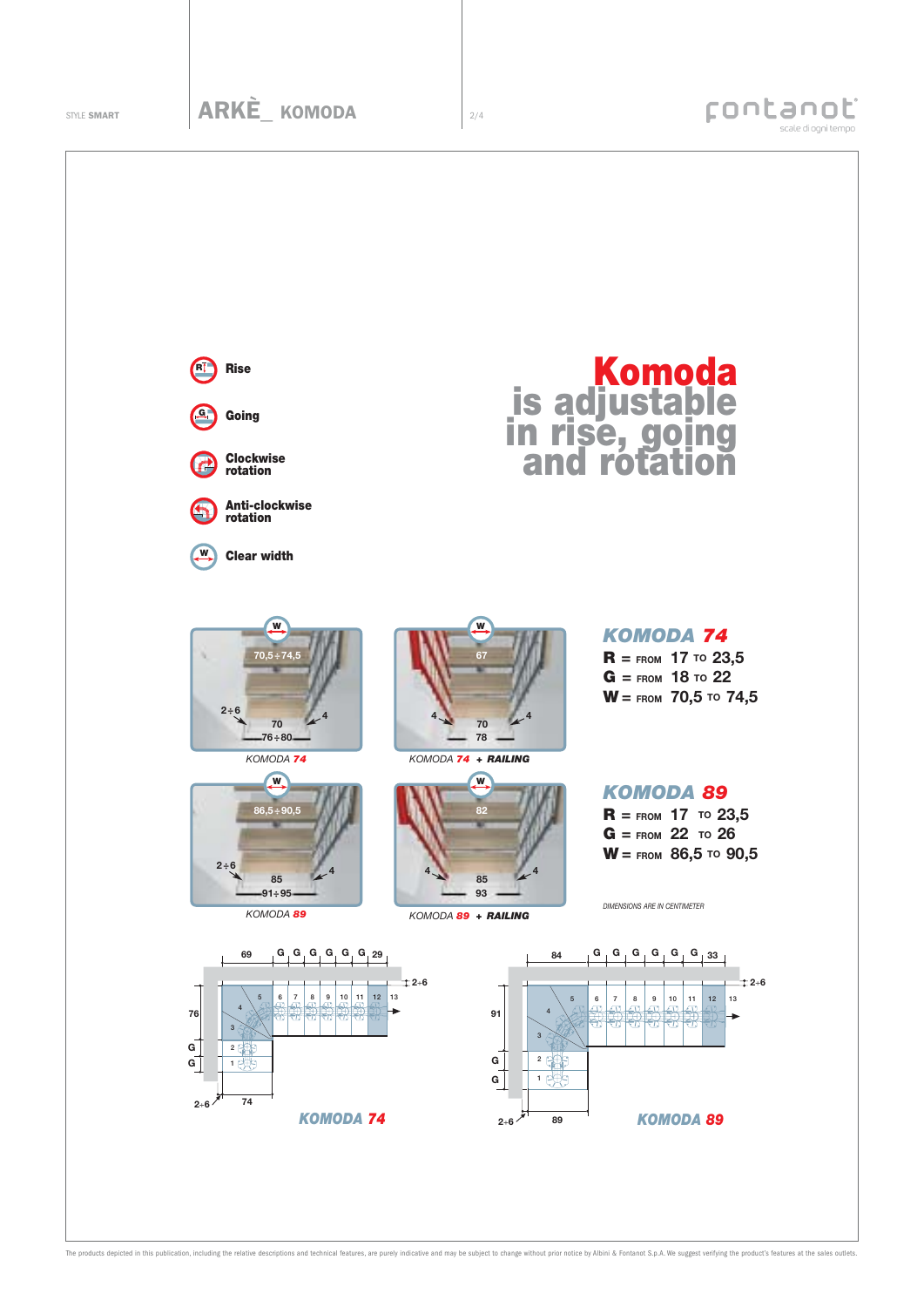treads with 13 rises and a railing on one side. The treads, complete with railing,

are **74** cm or **89** cm wide.



KOMODA has two configurations: **L**-shaped with 1/4 of a turn U-shaped with 2/4 of a turn KOMODA is adjustable in rise, going and rotation.

By purchasing one or more supplementary **RISES**, the height of the staircase can reach 373 cm. Supplementary rises consist of structure, tread and railing. To achieve heights inferior to 225 cm, you can assemble a lower number of treads. (Tab.8)

**KOMODA** is composed of 12 The supplementary **RAILING** protects the second side of the staircase when it is far from the wall. It is a module composed of 4 balusters, handrail and fixings. The RAILING increases the dimension of the staircase by 4 cm. In **diagrams 5** and **6** you can count the number of balusters

necessary on the second side of the staircase (the balusters are represented by numbers and dots).

**Example:** if you wish to apply the supplementary RAILING only on the left side of the **KOMODA 74** staircase, as in **diagram 5**, you will need to add up the quantity of balusters:  $1 + 1 + 2 = 4$ and therefore order 1 supplementary RAILING module.





The supplementary **BALUSTER** allows the protection of the upper-floor aperture. It is a 120 cm module, composed of 5 balusters, handrail and fixings.